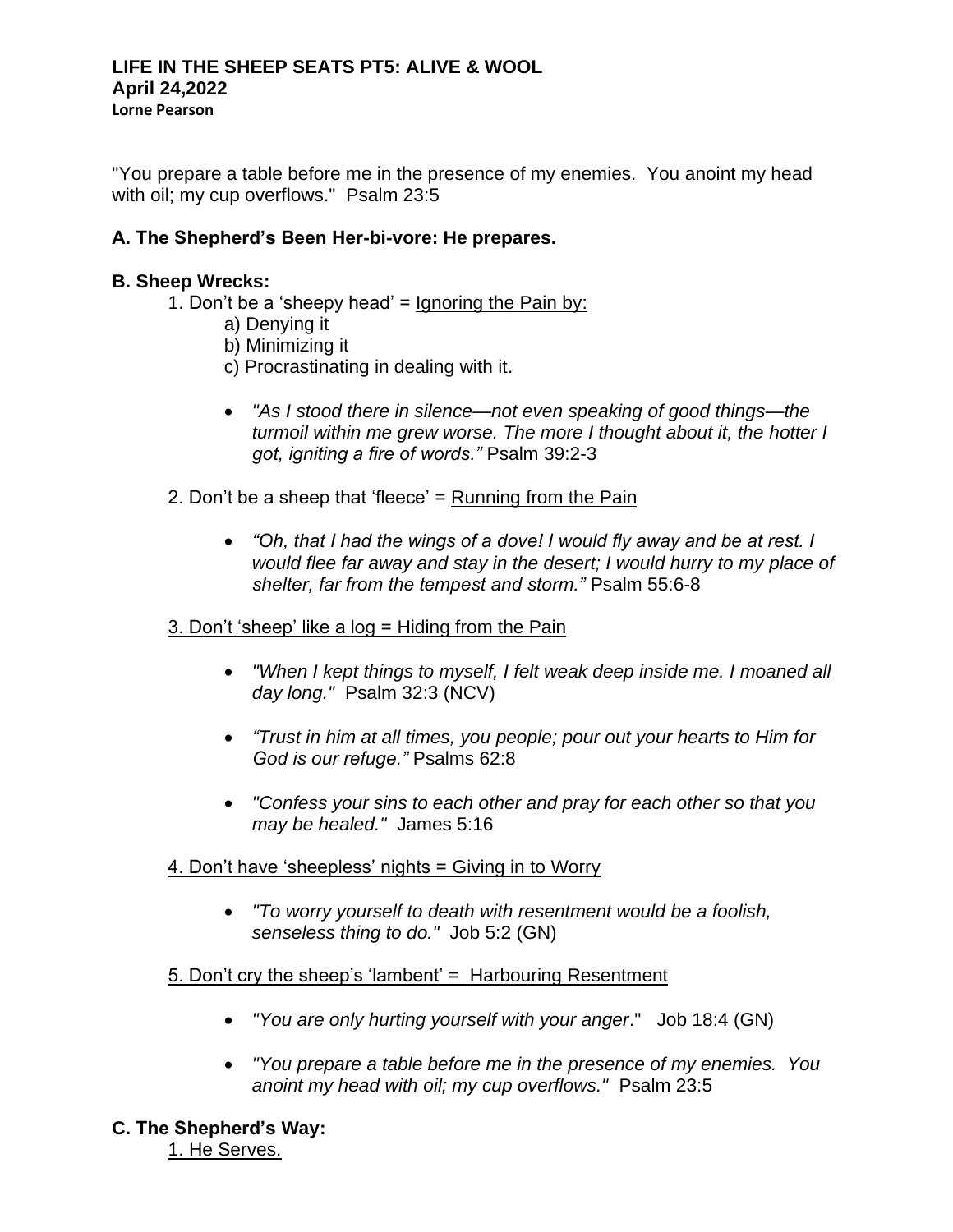- *"You prepare a table before me in the presence of my enemies."*
- *"He (Jesus) now showed them the full extent of His love…took off His outer clothing and wrapped a towel around His waist. After that, He poured water into a basin and began to wash His disciples' feet, drying them with the towel."* John 13:1,4-5
- *"Early in the morning, Jesus stood on the shore, but the disciples did not realize that it was Jesus. He called out to them, 'Friends, haven't you any fish?' 'No,' they answered. He said, 'Throw your net on the right side of the boat and you will find some.' When they did, they were unable to haul the net in because of the large number of fish. When they landed, they saw a fire of burning coals there with fish on it, and some bread…Jesus said to them, "Come and have breakfast."* John 21:4-6,9, 12 excerpts
- *":Feed my lambs… take care of my sheep…Feed my sheep."* John 21:15,16,17 excerpts

2. He Safeguards: "*You anoint my head with oil."* 

- Two reasons a shepherd put oil on the heads of the sheep: to protect and to heal.
- *"Whatever is true, whatever is noble, whatever is right, whatever is pure, whatever is lovely, whatever is admirable—if anything is excellent or praiseworthy—think about such things."* Philippians 4:8
- *"Be filled with the Spirit."* Ephesians 5:18

## 3. He Supplies. *"My cup overflows".*

a) With Grace: *"For if the many died by the trespass of the one man, how much more did God's grace and the gift that came by the grace of the one man, Jesus Christ, overflow to the many!"* Romans 5:15

b) With Hope: *"May the God of hope fill you with all joy and peace as you trust in Him, so that you may overflow with hope by the power of the Holy Spirit."* Romans 15:13

c) With Comfort: *"For just as the sufferings of Christ flow over into our lives, so also through Christ our comfort overflows."* 2 Corinthians 1:5

d) With Confidence. *"Such is the confidence that we have through Christ toward God. Not that we are sufficient in ourselves to claim anything as coming from us, but our sufficiency is from God."* 2 Corinthians 3:4-5

4) With Love: *"May the Lord make your love increase and overflow for each other and for everyone else."* 1Thessalonians 3:12

5) With Joy: "Ask, using my name, and you will receive, and your cup of joy will overflow." John 16:24 (LB)